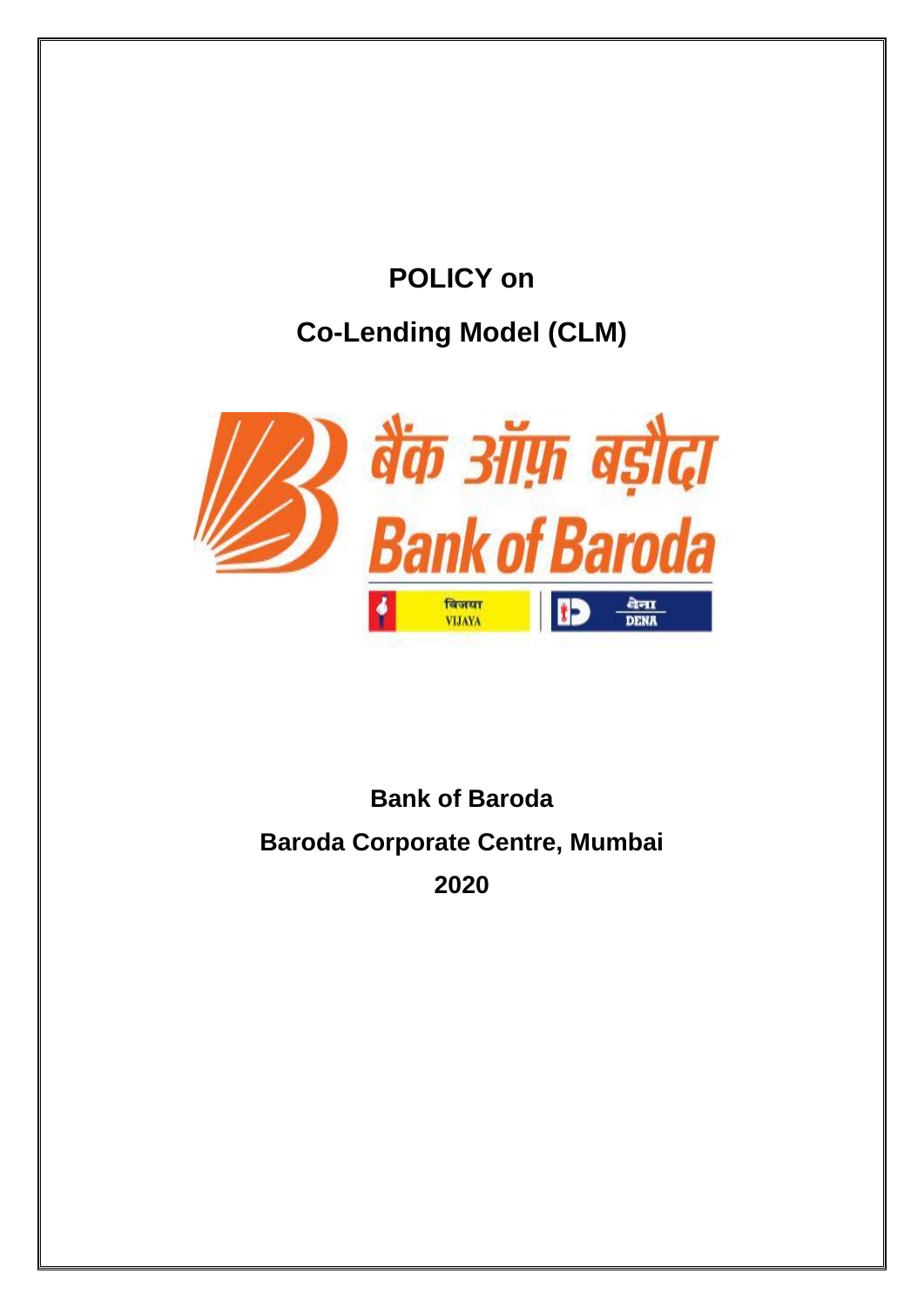

| <b>CONTENTS</b> |                                            | Page No.       |
|-----------------|--------------------------------------------|----------------|
| 1               | <b>Preamble</b>                            | $\overline{2}$ |
| $\mathbf{2}$    | <b>Terminology</b>                         | $\overline{2}$ |
| 3               | <b>Features of the Co-lending Scheme</b>   | 3              |
|                 | 3.1 Sharing of Risk & Rewards              | 3              |
|                 | 3.2 Classification of Co-Lended loans      | $\mathbf{3}$   |
|                 | 3.3 Interest Rate                          | $\overline{3}$ |
|                 | 3.4 Know your Customer                     | 4              |
|                 | 3.5 Customer Service                       | 4              |
|                 | 3.6 Grievance Redressal                    | 4              |
|                 | 3.7 Loan Sanction                          | 5              |
|                 | 3.8 ESCROW Account                         | 6              |
|                 | 3.9 Monitoring & Recovery                  | 6              |
|                 | 3.10 Security & Charge Creation            | $\overline{7}$ |
|                 | 3.11 Provisioning / Reporting Requirement  | 7              |
|                 | 3.12 Assignment / Change in Ioan limits    | $\overline{7}$ |
|                 | 3.13 Inspection & Audit                    | $\overline{7}$ |
|                 | 3.14 Business Continuity Plan              | $\overline{7}$ |
| 4               | <b>Terms &amp; Conditions for CLM</b>      | $\overline{7}$ |
|                 | 4.1 Selection criteria of NBFCs            | $\overline{7}$ |
|                 | 4.2 Co-lending Product                     | 8              |
|                 | 4.3 Process in brief                       | 8              |
|                 | 4.4 Documentation                          | 9              |
|                 | 4.5 Co-branding of documents               | 10             |
|                 | 4.6 Standalone sanction of Co-Lended Ioans | 10             |
|                 | 4.7 Safe custody of loan documents         | 10             |
|                 | 4.8 Cross sell                             | 11             |
| 5               | <b>Approving Authority Structure</b>       | 11             |
| 6               | <b>Validity period of Policy</b>           | 11             |
| 7               | <b>Policy Administration and Review</b>    | 11             |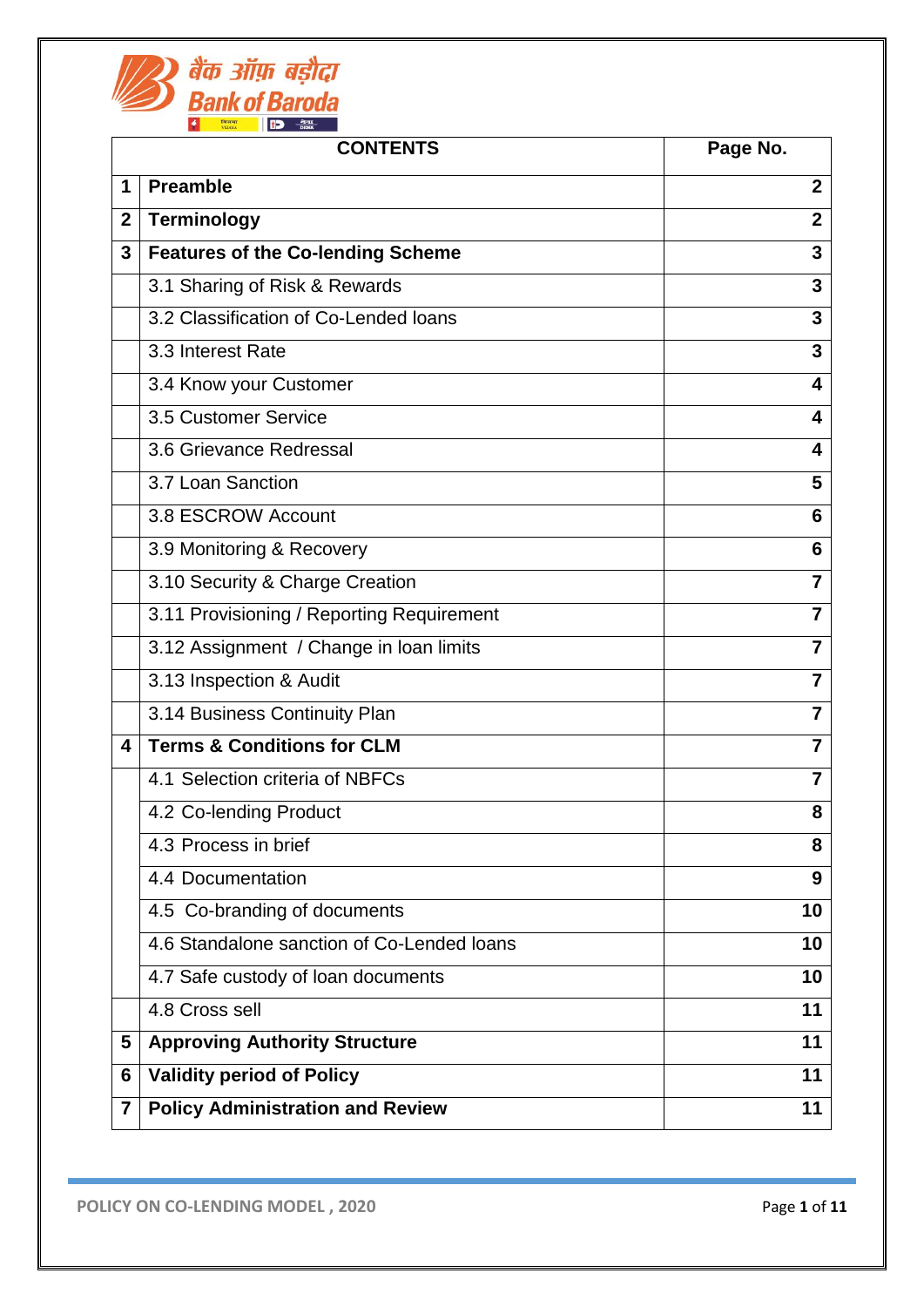

## **1. PREAMBLE**

The objective of this policy is to jointly originate loans with NBFCs, as permitted by the Reserve Bank of India (RBI). RBI had introduced a scheme for co-origination vide circular no. FIDD.CO.Plan.BC.08/04.09.01/2018-19 dated September 21, 2018. This has been revised and renamed as Co-lending Model by RBI circular no. FIDD.CO.Plan.BC.No.8/04.09.01/2020-21 dated 05.11.2020.

The primary focus of the Co-lending Model is to improve the flow of credit to unserved and underserved sector of the economy and make available funds to the ultimate beneficiary at an affordable cost, considering the lower costs of funds from Banks and greater reach of NBFCs.

The Co-lending of loans with eligible NBFCs will pertain to Retail, MSME, and Agriculture and Large Corporate verticals. It will include lending for priority sector only.

## **2. TERMINOLOGY**

| <b>Abbreviation</b>     | <b>Description</b>                                     |  |  |  |
|-------------------------|--------------------------------------------------------|--|--|--|
| <b>RBI</b>              | Reserve Bank of India                                  |  |  |  |
| <b>NBFC</b>             | All Registered Non-Banking Financial Companies (NBFCs) |  |  |  |
|                         | including Housing Finance Companies (HFCs)             |  |  |  |
| <b>CLM</b>              | <b>Co-lending Model</b>                                |  |  |  |
| <b>KYC/AML</b>          | Know Your Customer / Anti - Money Laundering           |  |  |  |
| <b>MHP</b>              | Minimum Holding Period                                 |  |  |  |
| <b>Master Agreement</b> | The Master Agreement entered into with NBFC for        |  |  |  |
|                         | implementing the CLM.                                  |  |  |  |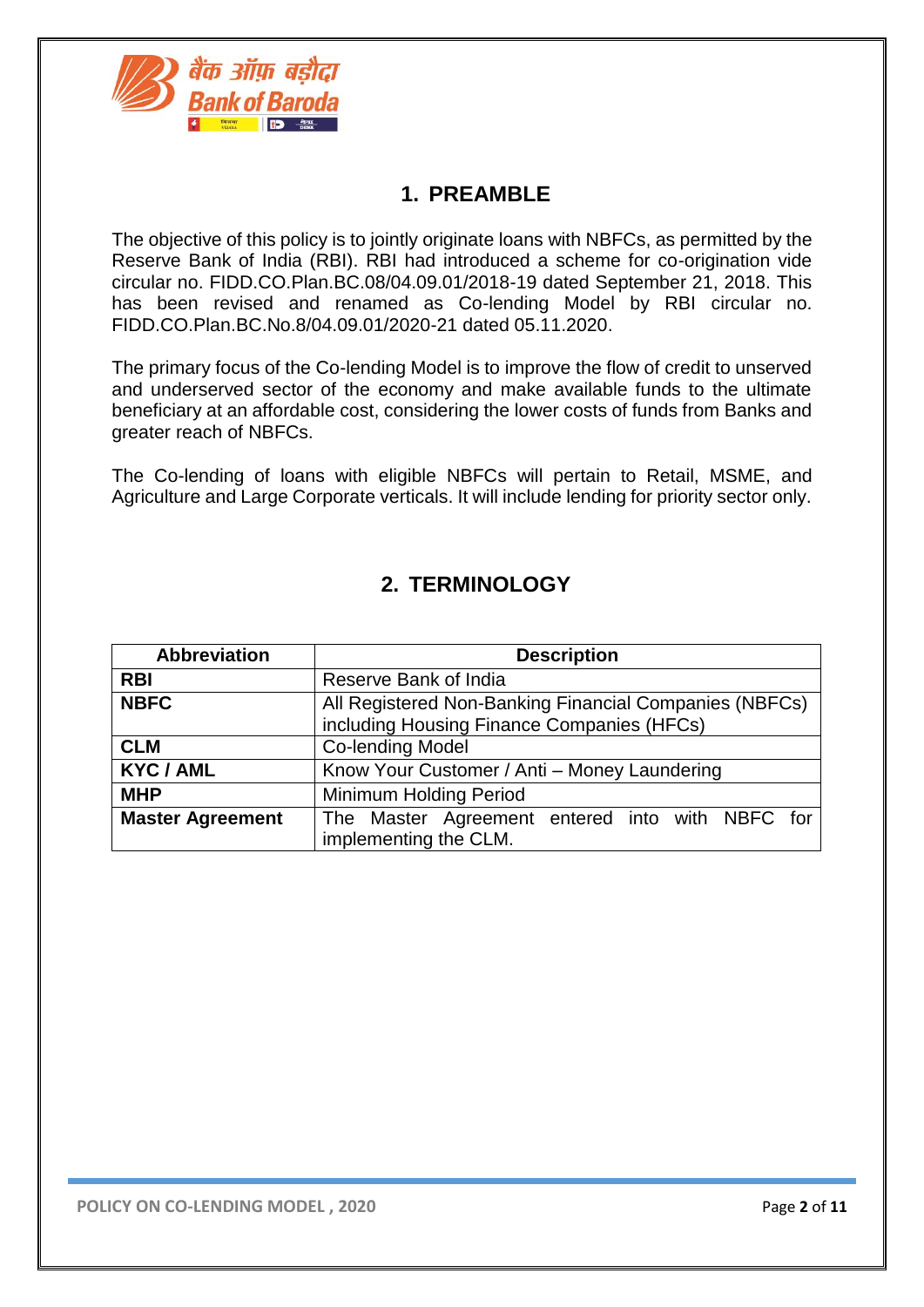

## **3. FEATURES OF THE CO-LENDING MODEL (CLM)**

The CLM has been formulated based on the revised guidelines advised in RBI Circular no. FIDD.CO.Plan.BC.No.8/04.09.01/2020-21 dated 05.11.2020.

#### *3.1 Sharing of Risk and Rewards:*

The Bank may engage with NBFCs registered with RBI for Co-Lending. The arrangement should entail joint contribution of credit at the facility level, by both lenders. It should also involve sharing of risks and rewards between the bank and the NBFC for ensuring appropriate alignment of respective business objectives, as per the mutually decided agreement between the bank and the NBFC, inter alia, covering the essential features as indicated in RBI guidelines on Co-Lending Model.

The Minimum 20% of the credit risk by way of direct exposure shall be on NBFC's books till maturity and the balance 80% will be on bank's books. The NBFC shall give an undertaking to the bank that its contribution towards the loan amount is not funded out of borrowing from the co-lending bank or any other group company of the partner bank.

The Bank will take its share of the individual loans on a back  $-$  to  $-$  back basis in its books. However, NBFC shall be required to retain a minimum of 20% share of the individual loans on their books. However, the bank shall have discretion for taking into its books the loan originated by NBFC in compliance of RBI guidelines. Further, NBFC should seek consent of Bank before granting additional loan to the borrower outside co-lending arrangement.

#### *3.2 Classification of Co-Lended loans:*

The Bank can claim priority sector status in respect of its share of credit while engaging in the co-lending arrangement in case of priority sector loans.

#### *3.3 Interest Rate:*

Rate of interest may be under both Fixed and Floating rate regime based upon mutually agreed terms with NBFC on case to case basis.

The ultimate borrower may be charged an all-inclusive interest rate as agreed upon with the NBFC conforming to the extant guidelines applicable to both.

Based on the respective interest rates and proportion of risk sharing, a single blended interest rate should be offered to the ultimate borrower in case of fixed rate loans. In the scenario of floating interest rates, a weighted average of the benchmark interest rates in proportion to the respective loan contribution, should be offered. The interest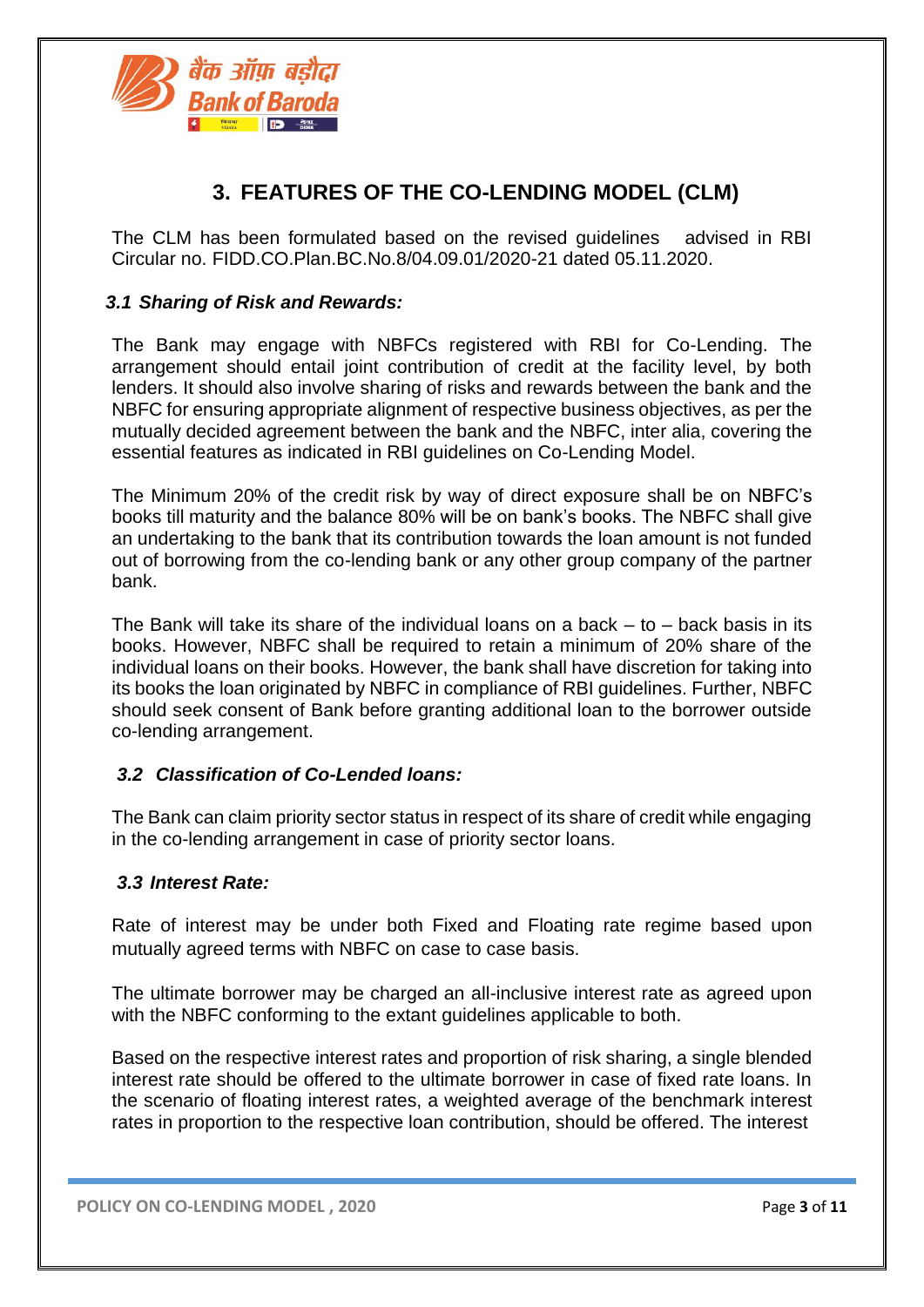

rate charged by the bank for its portion of credit, shall be subject to applicable directions on interest rates on advances. Further, the NBFCs are also required to abide by the pricing of credit and other applicable guidelines for loans covered under "Qualifying Assets" regarding their contribution towards the co-lended loan. It is envisaged that the benefit of low cost funds from banks and lower cost of operations of NBFCs would be passed on to the ultimate beneficiary through the blended rate/ weighted average rate. In this regard, banks and NBFCs shall provide all the information like loan details including interest rate and other charges, details of risk sharing arrangement, etc., as and when called for by the Reserve Bank of India.

The NBFCs would have the flexibility to price their part of the exposure, while bank shall price its part of the exposure in a manner found fit as per their respective risk appetite/ assessment of the borrower and the RBI regulations issued from time to time. However, notwithstanding the charging of a single blended / weighted average rate of interest from the borrower, the repayment/ recovery of interest shall be shared between the bank and the NBFC in proportion to their share of credit and interest.

#### *3.4 Know Your Customer (KYC):*

The Bank shall adhere to applicable KYC guidelines, as prescribed by Department of Banking Regulation (DBR)/ Department of Non-Banking Regulation (DNBR) vide Master Directions – KYC, 2016 i.e. RBI/DBR/2015-16/18 Master Direction DBR.AML.BC.No.81/14.01.001/2015-16 dated 25.02.2016 and updated from time to time are to be done, which already permit regulated entities, at their option, to rely on customer due diligence done by a third party, subject to specified conditions.

#### *3.5 Customer Service:*

The NBFC shall be the single point of interface for the customers and shall enter into a loan agreement with borrower, which shall clearly contain the features of the arrangement and the roles and responsibilities of NBFC and Bank.

All details of the arrangement shall be disclosed to the customers upfront and their explicit consent shall be taken.

The extant guidelines relating to customer service and Fair Practices Code and the obligations enjoined upon the bank and NBFC therein shall be applicable mutatis mutandis in respect of loans given under arrangement.

#### *3.6 Grievance Redressal:*

i) It shall be the responsibility of the NBFC to explain the end to end process & procedure to borrowers regarding difference between products offered through the co-lending model as compared to its own products.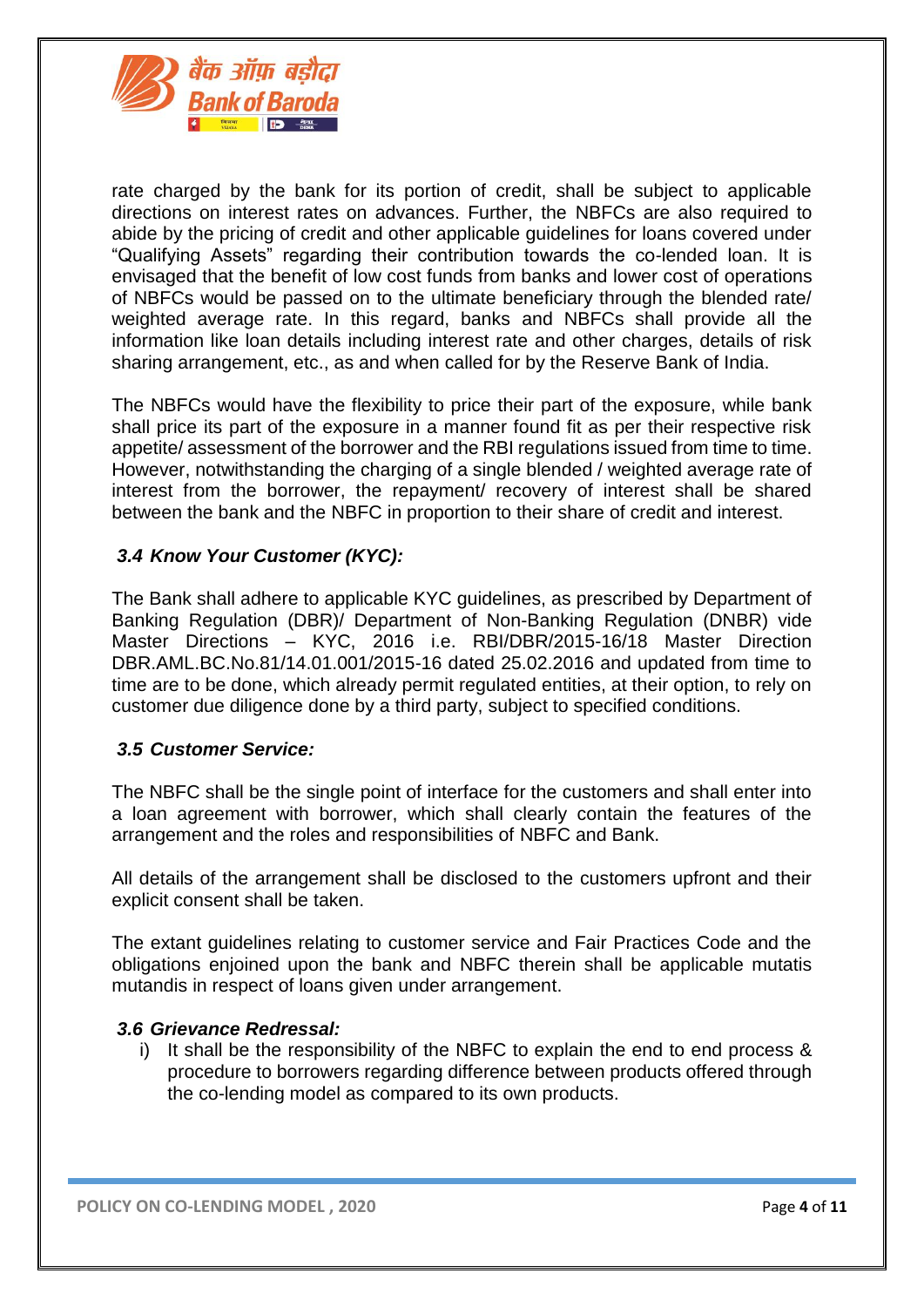

- ii) The front-ending lender will be primarily responsible for providing the required customer service and grievance redressal to the borrower.
- iii) Any complaint registered by a borrower with the NBFC shall also be shared with the bank and in case, the complaint is not resolved within 30 days, the borrower would have the option to escalate the same with concerned Banking Ombudsman/ Ombudsman for NBFCs or the *Customer Education and Protection Cell (CEPC)* in RBI.

#### *3.7 Loan Sanction:*

Bank shall co-lend with NBFCs under a CLM involving sharing of Risks & rewards, ensuring appropriate alignment of respective business objectives as per mutual agreement, minimum share of NBFC being 20%.

Bank shall have two options for sanction of loan under CLM:

- i) Irrevocable Commitment on part of the bank to take into books its share of individual loans as originated by NBFCs
- ii) Discretionary arrangement on part of the Bank to take portion of the loans originated by NBFCs. This should be done in compliance with the RBI guidelines on Transfer of Assets through Direct Assignment.

The Master Agreement entered into with NBFCs for implementing the CLM may provide either to mandatorily take our share of individual loans as originated by the NBFCs in our books or retain the discretion to reject certain loans subject to its due diligence.

#### **3.7.1 Irrevocable Commitment:**

- **(a)** If the Agreement entails a prior, irrevocable commitment on the part of Bank to take into our books, our share of individual loans as originated by the NBFC, the arrangement must comply with the extant guidelines on Managing Risks and Code of Conduct in outsourcing of financial Services by Banks issued by RBI vide RBI/2014-15/497/DBR No. BP:BC:76:/21.04.158/2014-15 dated March 11, 2015 and updated from time to time. In particular, there should be suitable mechanisms for exante due diligence as the credit sanction cannot be outsourced under the extant quidelines.
- **(b)** Compliance of the Master Directions KYC, 2016 issued by RBI vide RBI/DBR/2015-16/18 Master Direction DBR.AML.BC.No.81/14.01.001/2015-16 dated 25.02.2016 and updated from time to time is to be done, which already permit regulated entities, at their option, to rely on customer due diligence done by a third party, subject to specified conditions.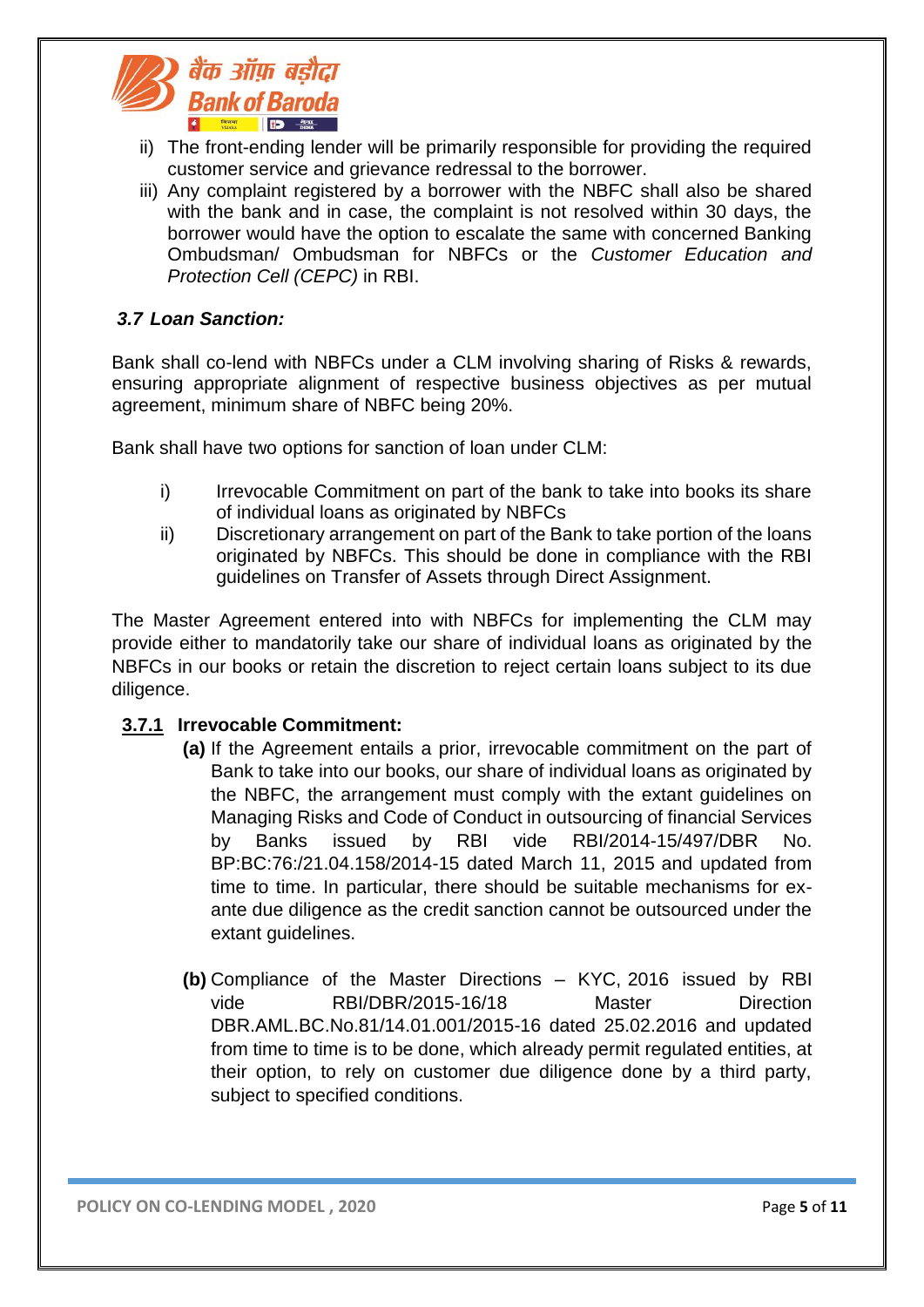

#### **3.7.2 Discretionary Arrangement:**

- **(a)** If the Bank exercises its discretion regarding taking into its books the loans originated by NBFCs as per Agreement, the arrangement will be akin to a direct assignment transaction. Accordingly, compliance with all the requirements in terms of Guidelines on Transactions Involving Transfer of Assets through Direct Assignment of Cash Flows and the Underlying Securities issued by RBI vide RBI/2011-12/540 DBOD.No.BP.BC103/21.04.177/2011-12 dated 07.05.2012 and RBI/2012-13/170 DNBS.PD.No.301/3.10.01/2012-13 dated 21.08.2012 respectively, as updated from time to time are to be ensured, with the exception of Minimum Holding Period (MHP) which shall not be applicable in such transactions undertaken in terms of CLM.
- **(b)** The MHP exemption shall be available only in cases where the prior agreement with NBFC contains a back to back clause and complies with all other conditions stipulated in the guidelines for direct assignment.
- **(c)** Based on above mentioned RBI Guidelines regarding Direct Assignment, our bank has formulated policy named 'Policy for purchase of Assets through Direct Assignment of Cash Flows and Underlying Securities' & revised from time to time.

The applicable guidelines for Direct Assignment under CLM, shall be referred from above said policy, as updated from time to time.

#### *3.8 ESCROW Account:*

The Bank and NBFC shall maintain each individual borrower's account for their respective exposures. However, all transactions (disbursements/ repayments) between the bank and NBFC relating to CLM shall be routed through an Escrow account maintained with the bank, in order to avoid inter-mingling of funds. The Master Agreement shall clearly specify the manner of appropriation between the co-lenders. The NBFC should be able to generate a single unified statement of the customer, through appropriate information sharing arrangements with the bank.

#### **3.9** *Monitoring & Recovery:*

Both lenders shall create the framework for day to day monitoring and recovery of the loan, as mutually agreed upon.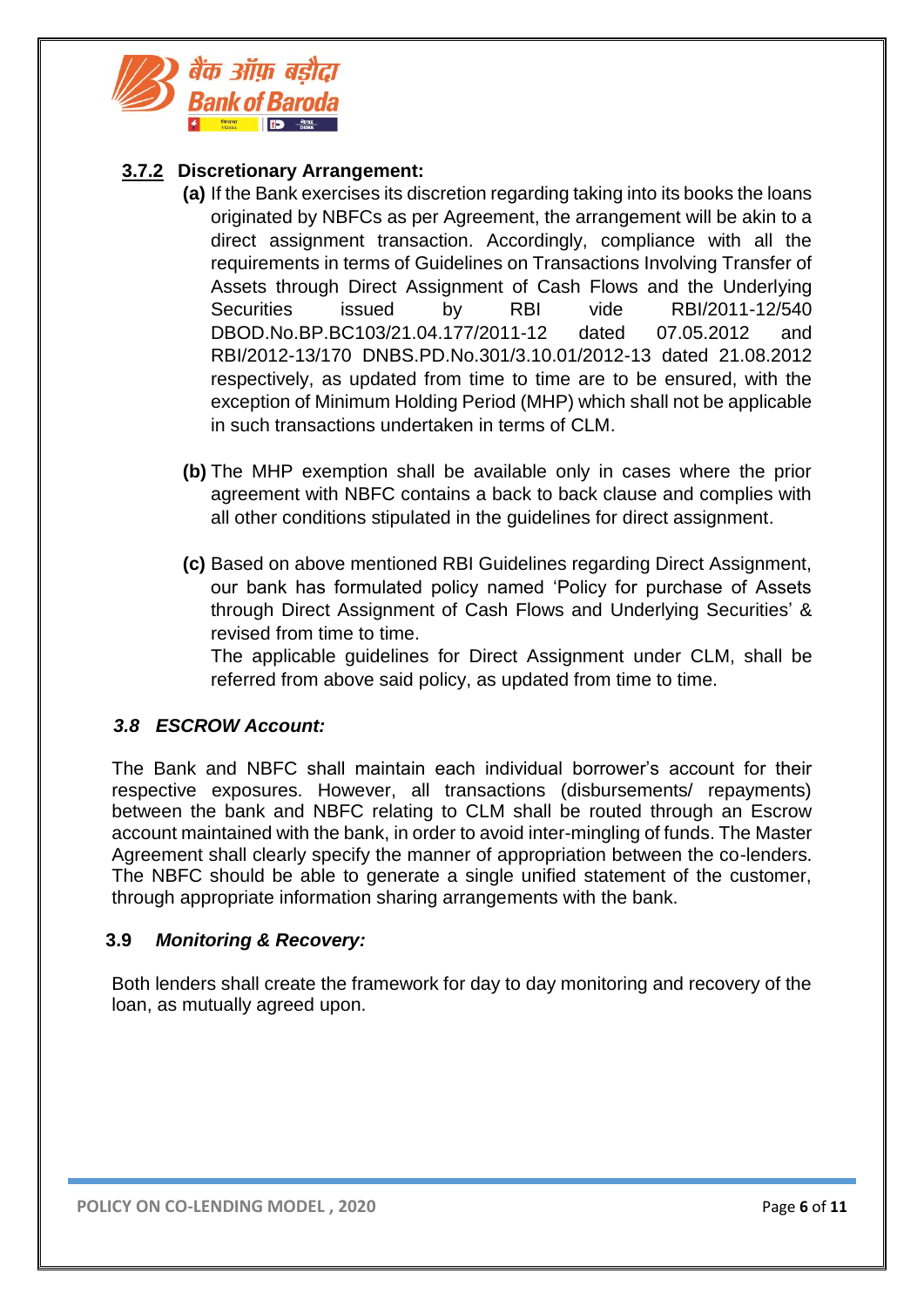

#### **3.10** *Security and Charge Creation:*

The NBFC shall arrange for creation of security and charge as per mutually agreeable terms, for the Bank's share also.

#### *3.11 Provisioning / Reporting Requirement:*

Bank & NBFC shall adhere to the asset classification and provisioning requirement, as per the respective regulatory guidelines applicable to each one of them including reporting to Credit Information Companies, under the applicable regulations for its share of the loan account.

#### *3.12 Assignment / Change in Loan Limits:*

Any assignment of loans by any of the lenders to a third party can be done only with the mutual consent of both the lenders. Further, any change in loan limit of the colended facility can be done only with the mutual consent of both the lenders.

#### *3.13 Inspection & Audit:*

The loans under the CLM shall be subjected to periodic internal / statutory audit within Bank and NBFC to ensure adherence to its internal guidelines, terms of the agreement and extant regulatory requirements.

#### *3.14 Business Continuity Plan:*

Both the bank and the NBFC shall implement a business continuity plan to ensure uninterrupted service to the borrowers till repayment of the loans under the co-lending agreement, in the event of termination of co-lending arrangement between the colenders.

## **4. TERMS & CONDITIONS FOR CLM**

#### *4.1 Selection criteria of NBFCs :*

Under this Policy, Bank will enter into Co-Lending arrangement with NBFCs who are seasoned market players with satisfactory track record and good market reputation. The proposed NBFCs should meet the following criteria (in continuation with the existing Co-Lending Policy):

- i) Registered NBFCs including Housing Finance Companies (HFCs)
- ii) Minimum 5 years into the establishment of the product range for which Co-Lending is proposed.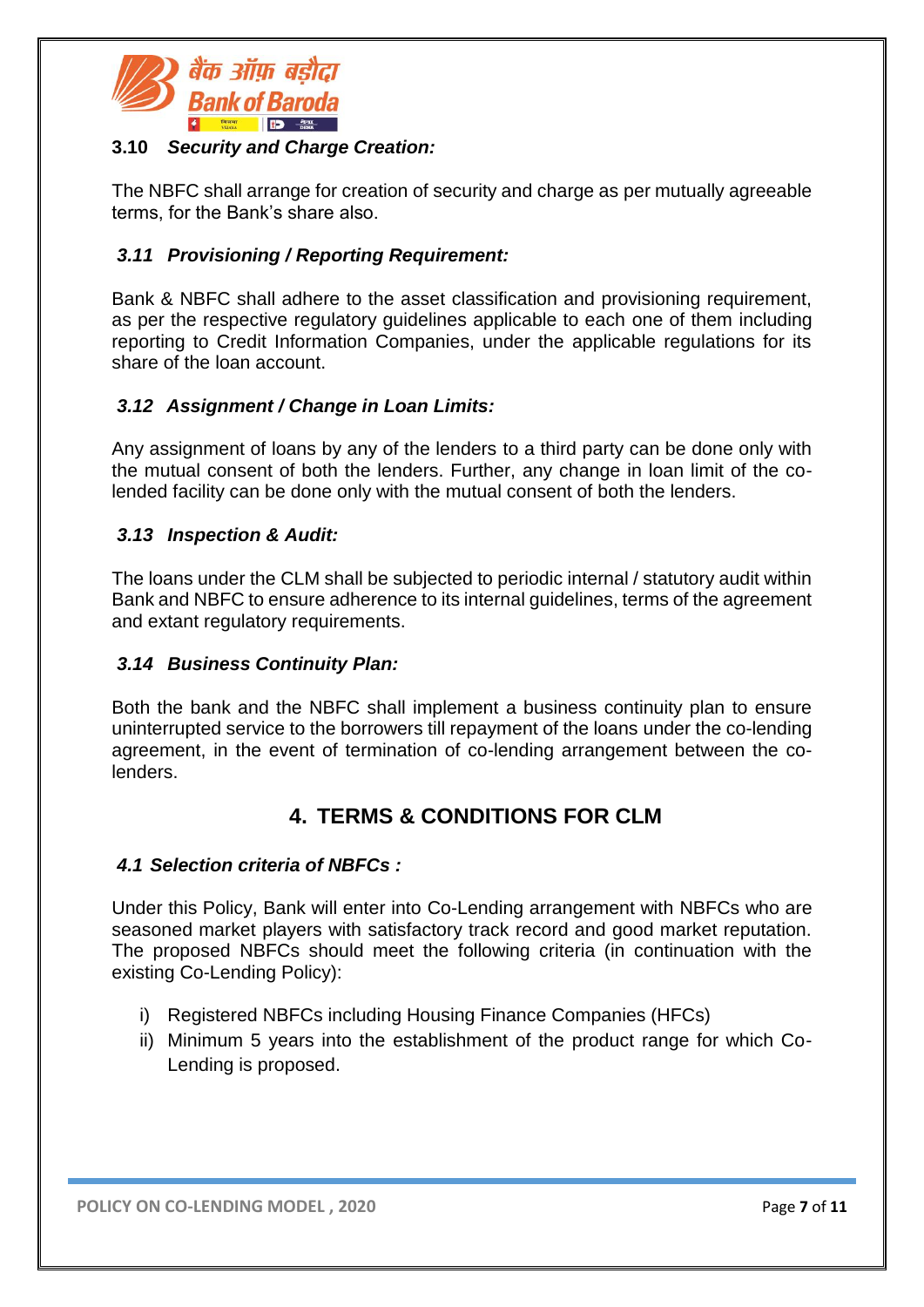

- iii) Minimum external rating of A or equivalent.
- iv) Required technological platform to maintain accounts and exchange necessary MIS.
- v) Delinquency in the portfolio of the product in which Co-Lending is proposed should not exceed 5% in GNPA.
- vi) NBFCs should comply all the guidelines laid down by RBI and other regulatory authorities issued from time to time including Regulatory Capital norms, Liquidity Mismatch analysis etc.(as certified by professional CMA/CA/CS)
- vii) During last two years, Capital Adequacy ratio to be above 2% of the minimum capital requirement as laid down by RBI for NBFCs.
- viii)NBFCs should be able to generate a single unified statement of the customer, through appropriate information sharing arrangements with the Bank.
- ix) Co-lending arrangement with a NBFC belonging to the promoter Group shall not be allowed.

#### *4.2 Co -Lending Product:*

Detailed products, processes etc. will be finalised after discussion with the proposed NBFC, on case to case basis, keeping in view its target segment, area of operations, other operational issues etc. A Mutually agreed product program will be decided for every NBFC determining the model of sourcing, pricing, lending, collection and recovery mechanism, servicing fees etc. duly approved by respective competent authority (as mentioned herein after at para no.5). Tenure of such product program may be mutually agreed upon and to be incorporated in the Co-Lending Master Agreement by the lenders.

#### *4.3 Process in brief:*

- Selection of NBFC as per eligibility criteria.
- Adaptability check of the product to be co-lended.
- Obtaining approvals from MD & CEO/ED (as applicable) regarding commercials / service fee pay out in proposed Co-Lending product, to NBFC.
- Approval for entering into Master Agreement with NBFC from ED
- Execution of Master Agreement with NBFC.
- Formulation of Common Lending programme along with process-flow and standard operating procedures.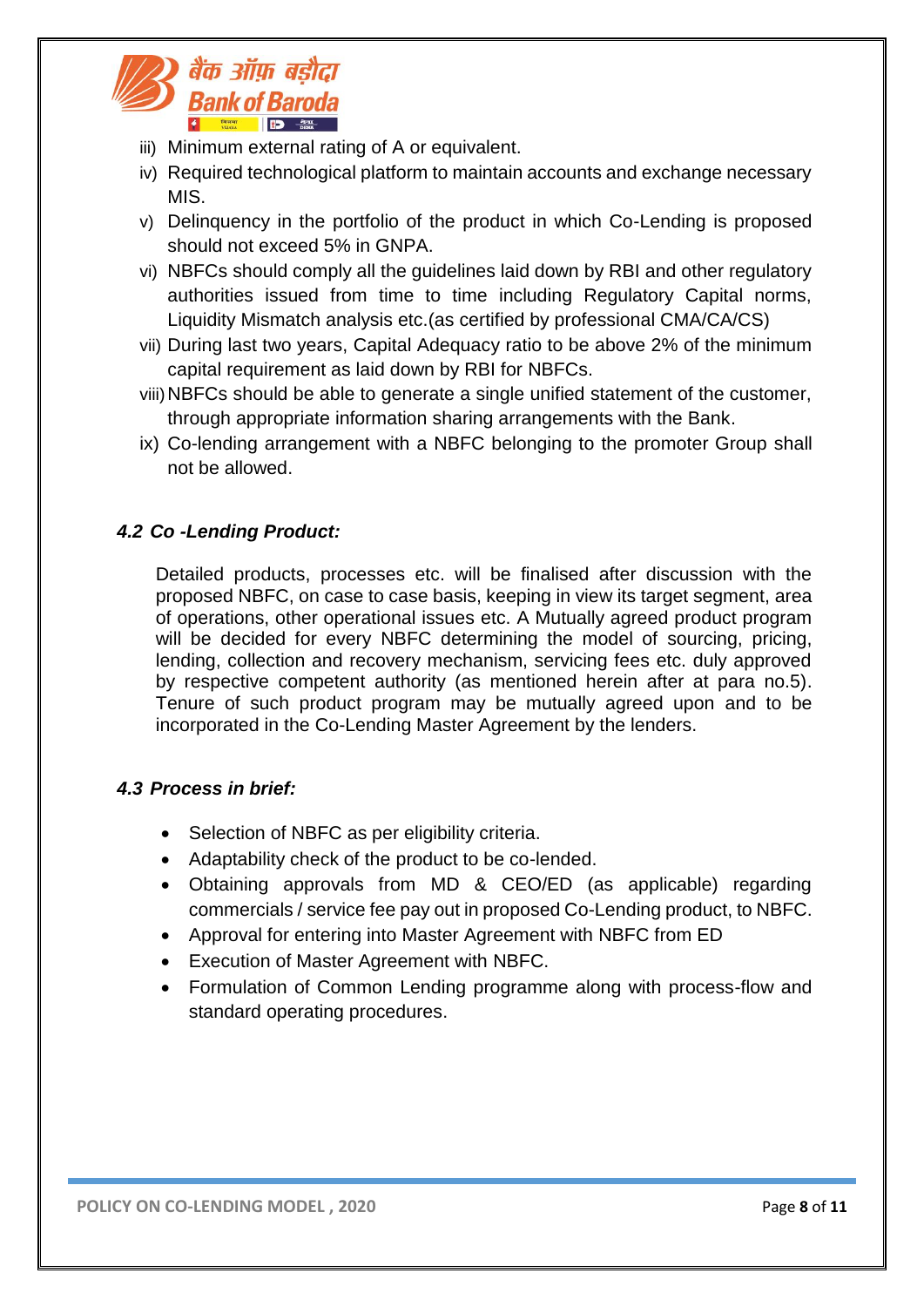

- Obtaining approval from RCSA / PPAC / CPC (as applicable) for introduction of Co-Lending product.
- Processing and sanction of proposals under CLM may be undertaken by Centralised Processing Hub including SMS and SME branches/SMELF/Samanvay Cell.

#### *4.4 Documentation:*

Any legal document including Master Agreement, Facility Agreement and any document having legal implication under this arrangement would be finalized in consultation with NBFCs and would be vetted by our Bank's Legal Department or Solicitor/ Advocate on the Bank's approved panel list.

i) Master Agreement: A Master Agreement shall be entered into with NBFCs which shall inter-alia include, terms and conditions of the arrangement, the criteria for selection of partner institutions, the specific product lines and areas of operation, along with provisions related to segregation of responsibilities & dispute resolution as well as customer interface and protection issues.

The Master Agreement shall contain necessary clauses on representations and warranties which the originating NBFCs shall be liable for in respect of the share of the loans taken into its books by our Bank.

All Legal Modalities would be covered under this definitive agreement with the NBFC and vetted by our legal department or Solicitor/ Advocate on the Bank's approved panel list.

ii) Loan documents: Loan agreements shall be drafted and finalised in consultation with NBFCs and would be vetted by legal department.

Bank may entrust the NBFC (through a Power of Attorney) with the responsibility of execution of documents on bank's behalf. However, indemnity from the NBFC to cover the loss to the Bank in case of failure by NBFC in duly performing its duty to be obtained. Further, this arrangement to be captured in the Master Agreement with NBFC.

In all cases, disbursement of the loan would be done after the legal vetting of the documents by Bank's Legal Officer/ CMO/ Empanelled Advocate, as per extant Bank guidelines.

Further, the vetting of documents based on scanned copies may be allowed on case to case basis.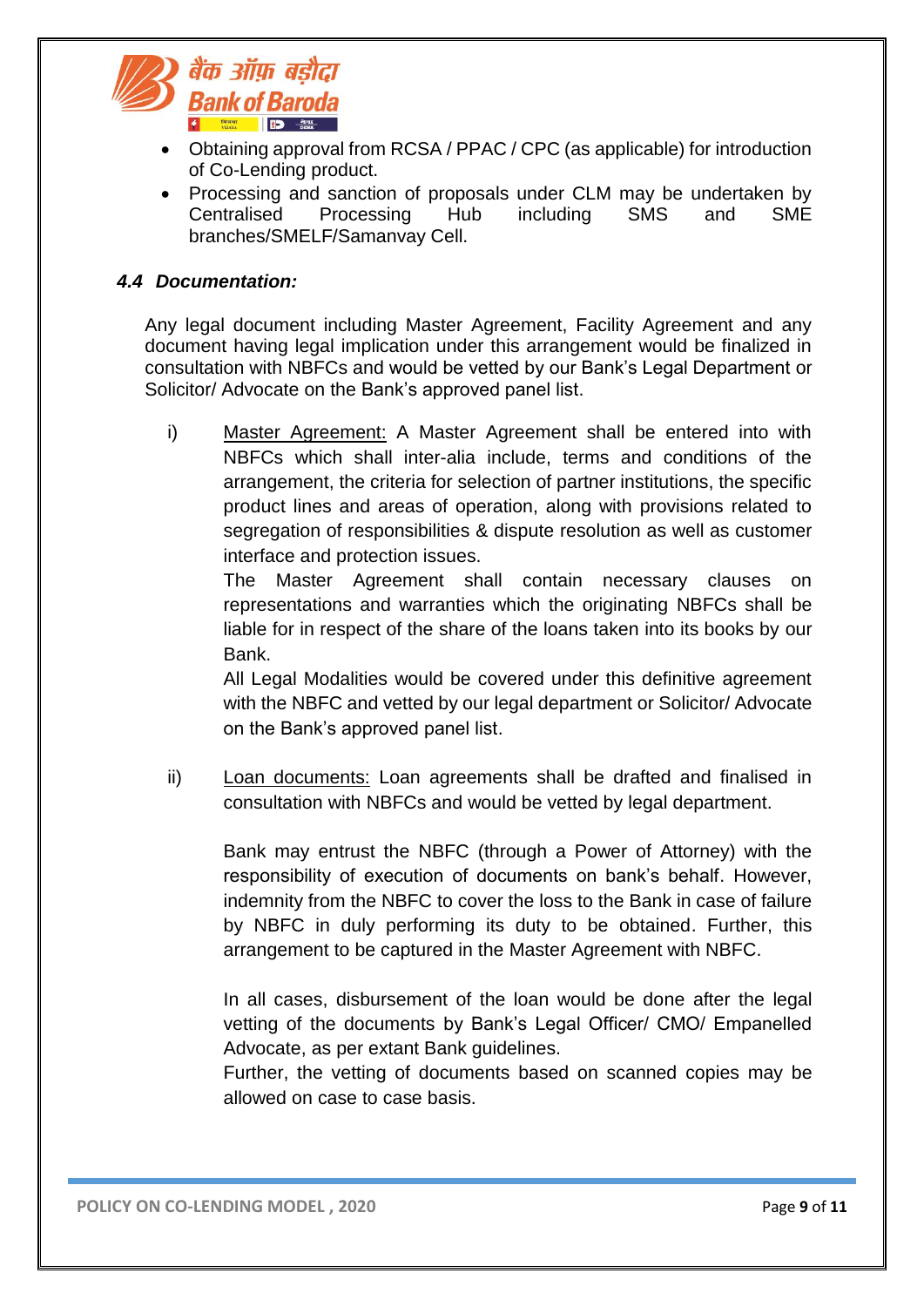

#### *4.5 Co-branding of documents:*

NBFC being the front ending partner and representing both the lenders in front of the customer, it is desirable for all the parties to have a co-branded set of documents to smoothen the process for customer facilitation and awareness.

Common Documents include but not limited to – Application form, Sanction letter, Facility Agreement and/or any other document communicated to the customer having any legal implication.

#### *4.6 Standalone sanction of Co-Lended loan:*

If any existing borrower of the Bank is sourced by NBFC, then facility under Co-Lended loan will be assessed & sanctioned on standalone basis i.e. without linking the existing individual / group with the Bank for the purpose of Discretionary Lending Power (DLP), subject to:

- i) The Sanctioning authority of Co-Lended loan shall ensure that the conduct of the borrower / group account is satisfactory and regular review of facilities is not pending for the concerned borrower.
- ii) The recommendation / views of the concerned branch of the borrower is obtained.

#### *4.7 Safe custody of documents :*

As per bank's present practise, the documents executed in the respective branch are kept with branch itself. Since, it is a co-lending arrangement, the documents may be kept under a third party repository as mutually agreed upon making it convenient for retrieval. This will be subject to the conditions that duly attested/certified scanned copies of all the executed documents will be provided to our bank and shall be vetted by the legal officer of bank before disbursement.

However, the Master Agreement should inter-alia contain the suitable clauses including indemnity clause along with right to retrieve the documents (jointly with NBFC or individually by Bank, as applicable) from the third party repository. Suitable clauses should be incorporated in the agreement to ensure that in case of liquidation of NBFC or if otherwise required by Bank, all the documents should be retrieved as and when required by the bank within a certain time frame.